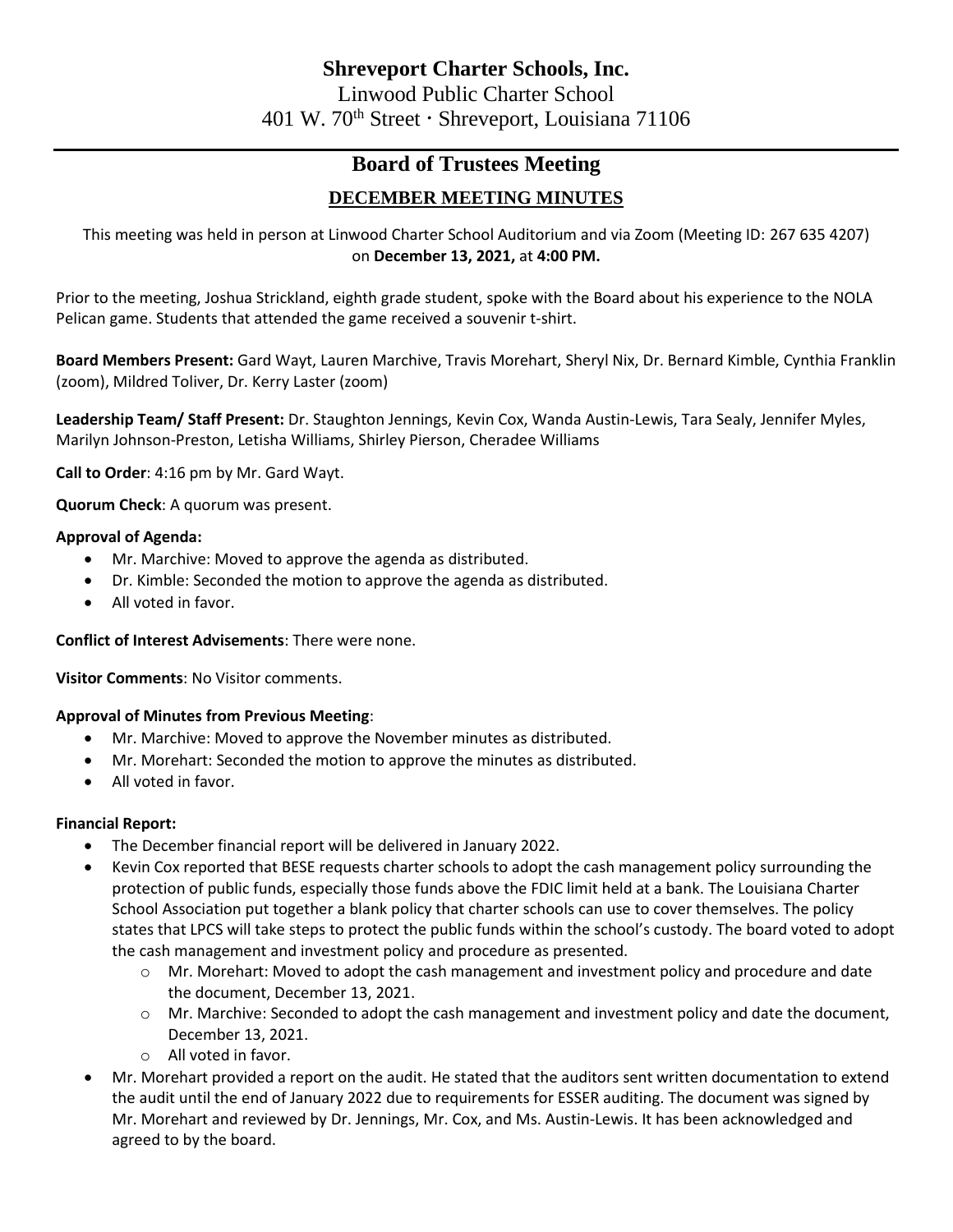# **Executive Director's Report:**

• Dr. Jennings gave the Executive Director's report. A consent agenda was sent electronically and reviewed by the board prior to the meeting. The floor was opened for questions.

# Consent Agenda Reports

*Items included: Academics, Operations, Marketing/Recruitment, Student Activities and Human Resources*

- Mr. Morehart: Moved to approve the Consent Agenda items as distributed.
- Ms. Toliver: Seconded the motion to approve the Consent Agenda as distributed.
- All voted in favor.

# Q & A and Comments from BOT members:

## Operations

Q: Mr. Marchive asked if there were any figures from the parking plan.

A: Ms. Pierson explained that the contractor provided a schematic.

The board reviewed and approved the schematic and requested the cost of the plan.

Ms. Pierson stated that the plan can be done in two phases. The contractors will need to provide an Opinion of Probable Cost for the work in at least two phases of the project.

- Mr. Marchive: Moved to request an Opinion of Probable Cost from the contractors for the work in at least two phases of the project prior to the next board meeting so that the board can establish a budget.
- Dr. Kimble: Seconded the motion to request an Opinion of Probable Cost from the contractors.
- All voted in favor.

Ms. Pierson provided an update on the search for vehicles to use for professional development and extra-curricular activities. She found two possible vehicles in Tennessee that the school would like to purchase. One is a 25 passenger van, and the other is a 7-passenger van. The board approved for the purchase of the vehicles and the money is in the current budget. The board will authorize Ms. Pierson to advertise the vehicle bid request as required by law.

- Mr. Morehart: Moved to authorize the staff to move forward with following the bid law to acquire two vehicles.
- Mr. Marchive: Seconded to authorize the staff to move forward with following the bid law.
- All voted in favor.

Ms. Pierson confirmed that the softball field will be finished this week and was paid for by David Raines Healthy Blue Initiative.

## NOLA Trip

Ms. L. Williams showed a video of the students on the NOLA Pelican Trip. She shared that it was a successful trip. Ms. Pierson thanked the board for giving the students this opportunity and she discussed how impactful the exposure was for the students.

## Aquaponic Report

Dr. Jennings shared that the school is in a partnership with Sci-Port to build two aquaponic stream tables. This will start next summer as a pilot project, beginning with our lower school. The school will work with Marci and Ty on the purchases of materials. The next phase is to have a meeting in January to outline the process.

## CIC Report

Dr. Jennings mentioned that the school will follow up with the Cyber Innovation Center in January.

## Tech Partnership Update

Ms. Myles shared that the school is in the final stages of a MOU with LA Tech. The Executive Team will have a conference with Tech Tuesday, December 21 at 2 PM to finalize logistics.